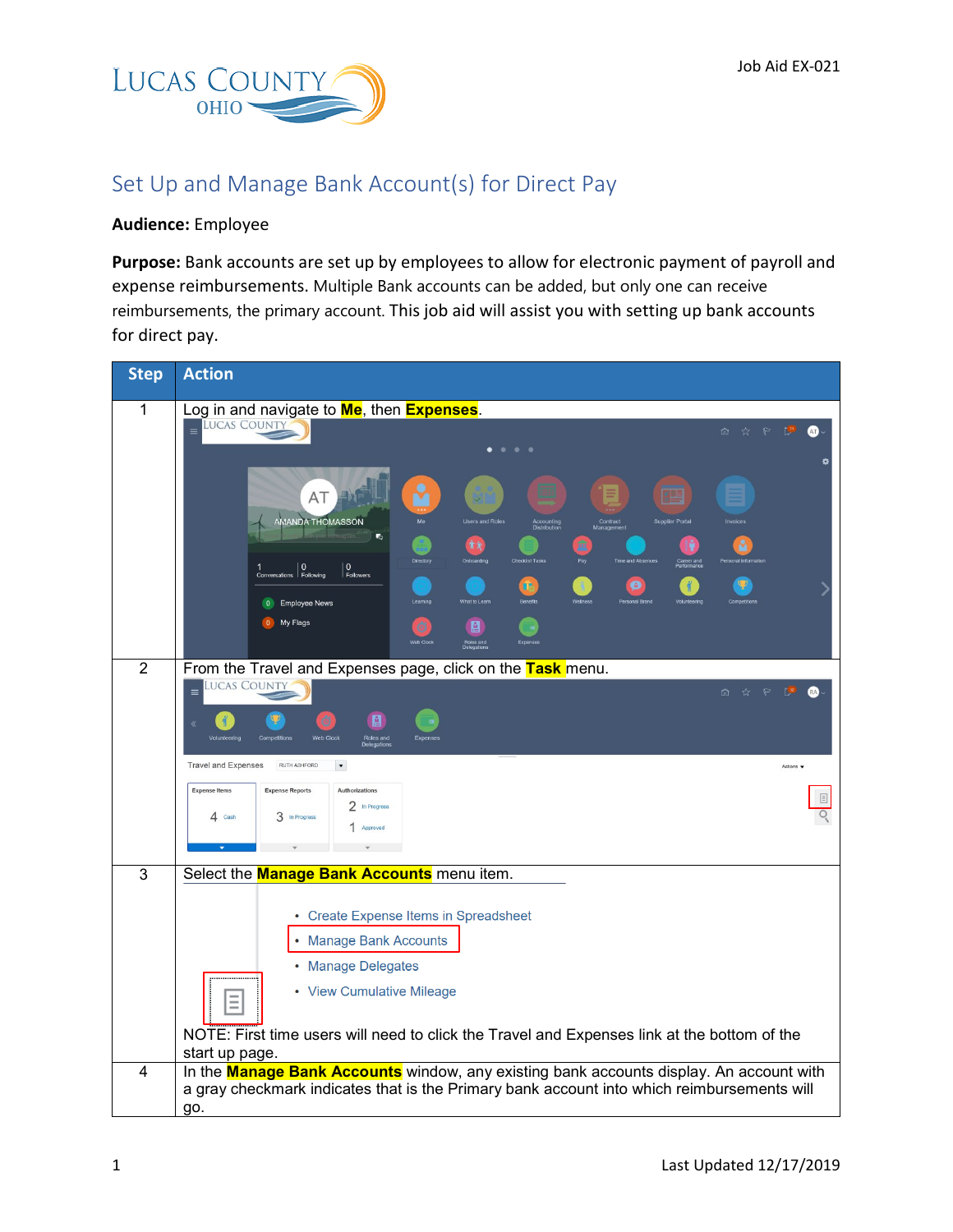

|                | Lucas Count                                                                                                                                                                                                                                                                                                                                                                                       |                                 |        |                                                                                                                                                                                     |  |
|----------------|---------------------------------------------------------------------------------------------------------------------------------------------------------------------------------------------------------------------------------------------------------------------------------------------------------------------------------------------------------------------------------------------------|---------------------------------|--------|-------------------------------------------------------------------------------------------------------------------------------------------------------------------------------------|--|
|                | <b>Manage Bank Accounts</b>                                                                                                                                                                                                                                                                                                                                                                       |                                 |        |                                                                                                                                                                                     |  |
|                | Primary                                                                                                                                                                                                                                                                                                                                                                                           |                                 |        |                                                                                                                                                                                     |  |
|                | <b>Lucas County EFT Bank XXXX5678</b><br>011000015. United States<br>Routing Transit Number 011000015                                                                                                                                                                                                                                                                                             |                                 |        | Checking<br>Valid 8/19/19 - 8/19/19                                                                                                                                                 |  |
|                | <b>Lucas County EFT Bank XXXXXXX4234</b><br>041000124. United States<br>Routing Transit Number 041000124                                                                                                                                                                                                                                                                                          |                                 |        | Checking<br>Valid 8/7/19                                                                                                                                                            |  |
| 5              | Enter the following information:<br>- <b>Account</b> (bank account number)<br>- <b>Account Type</b> (checking, money market, savings)<br>- <b>check digit</b> (leave blank)<br>- <b>Account holder</b> (if name is different from user name)<br>- Optionally, enter <b>secondary account holder</b><br>- <b>Bank</b> (Lucas County EFT Bank)<br>Number field will default based upon this field.) |                                 |        | Click the <b>Add</b> icon to add an additional bank account you wish to use, if not present.<br>- Bank Branch (enter bank branch name This is your bank routing number. The Routing |  |
|                | - <b>BIC code</b> (blank).                                                                                                                                                                                                                                                                                                                                                                        |                                 |        |                                                                                                                                                                                     |  |
|                | <b>Create Bank Account</b>                                                                                                                                                                                                                                                                                                                                                                        |                                 | ×      |                                                                                                                                                                                     |  |
|                | * Country                                                                                                                                                                                                                                                                                                                                                                                         | <b>United States</b>            | ▼      |                                                                                                                                                                                     |  |
|                | * Account Number                                                                                                                                                                                                                                                                                                                                                                                  |                                 |        |                                                                                                                                                                                     |  |
|                | * Account Type                                                                                                                                                                                                                                                                                                                                                                                    |                                 |        |                                                                                                                                                                                     |  |
|                | <b>Check Digit</b>                                                                                                                                                                                                                                                                                                                                                                                |                                 |        |                                                                                                                                                                                     |  |
|                |                                                                                                                                                                                                                                                                                                                                                                                                   | Account Holder AMANDA THOMASSON |        |                                                                                                                                                                                     |  |
|                | <b>Secondary Account Reference</b>                                                                                                                                                                                                                                                                                                                                                                |                                 |        |                                                                                                                                                                                     |  |
|                | $*$ Bank                                                                                                                                                                                                                                                                                                                                                                                          |                                 |        |                                                                                                                                                                                     |  |
|                | * Bank Branch                                                                                                                                                                                                                                                                                                                                                                                     |                                 |        |                                                                                                                                                                                     |  |
|                | * Routing Number                                                                                                                                                                                                                                                                                                                                                                                  |                                 |        |                                                                                                                                                                                     |  |
|                | <b>BIC Code</b>                                                                                                                                                                                                                                                                                                                                                                                   |                                 |        |                                                                                                                                                                                     |  |
|                |                                                                                                                                                                                                                                                                                                                                                                                                   |                                 |        |                                                                                                                                                                                     |  |
|                |                                                                                                                                                                                                                                                                                                                                                                                                   | <b>Save and Close</b>           | Cancel |                                                                                                                                                                                     |  |
|                |                                                                                                                                                                                                                                                                                                                                                                                                   |                                 |        |                                                                                                                                                                                     |  |
| 6              | Click <b>Save and Close</b> to complete the activity.                                                                                                                                                                                                                                                                                                                                             |                                 |        |                                                                                                                                                                                     |  |
| $\overline{7}$ | Multiple Bank accounts can be added, only one can receive reimbursements, the one                                                                                                                                                                                                                                                                                                                 |                                 |        |                                                                                                                                                                                     |  |
|                | which account is primary:                                                                                                                                                                                                                                                                                                                                                                         |                                 |        | marked as <i>primary</i> . The user can switch which bank account is primary. To change                                                                                             |  |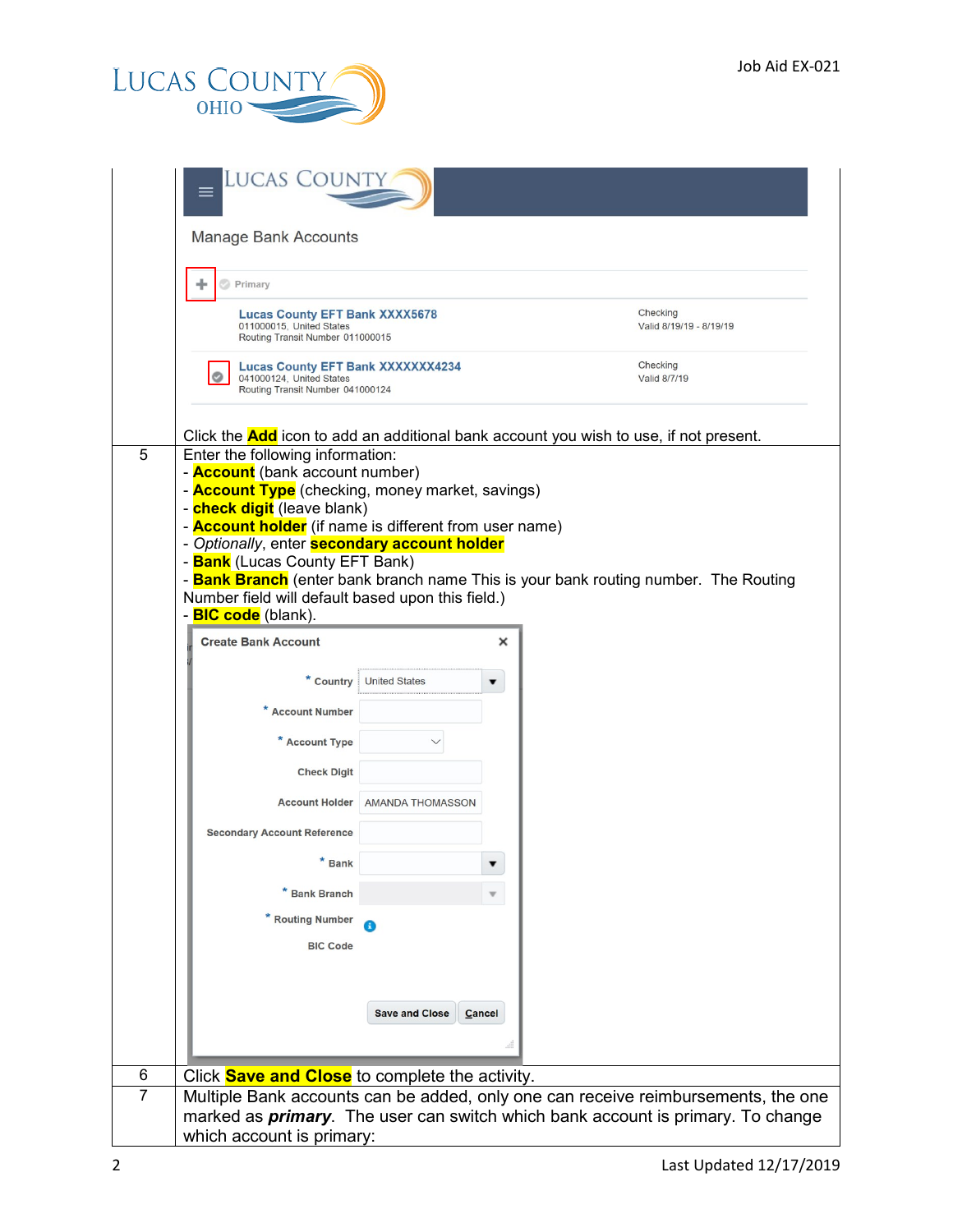

| hyperlink).                                                                                                                                                                                                                 |                                                                              | Click to select the <b>non-primary account line</b> (not the account bank name          |  |  |
|-----------------------------------------------------------------------------------------------------------------------------------------------------------------------------------------------------------------------------|------------------------------------------------------------------------------|-----------------------------------------------------------------------------------------|--|--|
| Click the <b>Primary</b> icon.<br>$\bullet$<br><b>Manage Bank Accounts</b>                                                                                                                                                  |                                                                              |                                                                                         |  |  |
| Primary                                                                                                                                                                                                                     |                                                                              |                                                                                         |  |  |
| ◎<br>011000015, United States                                                                                                                                                                                               | <b>Lucas County EFT Bank XXXX5678</b><br>Routing Transit Number 011000015    |                                                                                         |  |  |
| 041000124, United States                                                                                                                                                                                                    | <b>Lucas County EFT Bank XXXXXXX4234</b><br>Routing Transit Number 041000124 |                                                                                         |  |  |
| If you need to inactivate an account listed so that no more pay or reimbursement<br>deposits are made:<br>$\bullet$<br>displays.<br>Deselect the <b>Active</b> checkbox.<br>$\bullet$<br>Click Save and Close.<br>$\bullet$ |                                                                              | Click to select the <b>account bank hyperlink</b> . The <b>Edit Bank Account</b> window |  |  |
| Edit Bank Account: XXXXXXX4234                                                                                                                                                                                              |                                                                              | ×                                                                                       |  |  |
|                                                                                                                                                                                                                             | * Country United States                                                      |                                                                                         |  |  |
| <b>Account Number</b>                                                                                                                                                                                                       | XXXXXX4234                                                                   |                                                                                         |  |  |
| * Account Type                                                                                                                                                                                                              | Checking<br>▼                                                                |                                                                                         |  |  |
| <b>Check Digit</b>                                                                                                                                                                                                          |                                                                              |                                                                                         |  |  |
|                                                                                                                                                                                                                             | Account Holder   AMANDA THOMASSON                                            |                                                                                         |  |  |
| <b>Secondary Account Reference</b>                                                                                                                                                                                          |                                                                              |                                                                                         |  |  |
|                                                                                                                                                                                                                             | * Bank Lucas County EFT Bank                                                 |                                                                                         |  |  |
| * Bank Branch                                                                                                                                                                                                               | 041000124                                                                    | ▼                                                                                       |  |  |
| * Routing Number 041000124                                                                                                                                                                                                  |                                                                              |                                                                                         |  |  |
| <b>BIC Code</b>                                                                                                                                                                                                             |                                                                              |                                                                                         |  |  |
| Active $\sqrt{}$                                                                                                                                                                                                            |                                                                              |                                                                                         |  |  |
| <b>Save and Close</b><br>Cancel                                                                                                                                                                                             |                                                                              |                                                                                         |  |  |